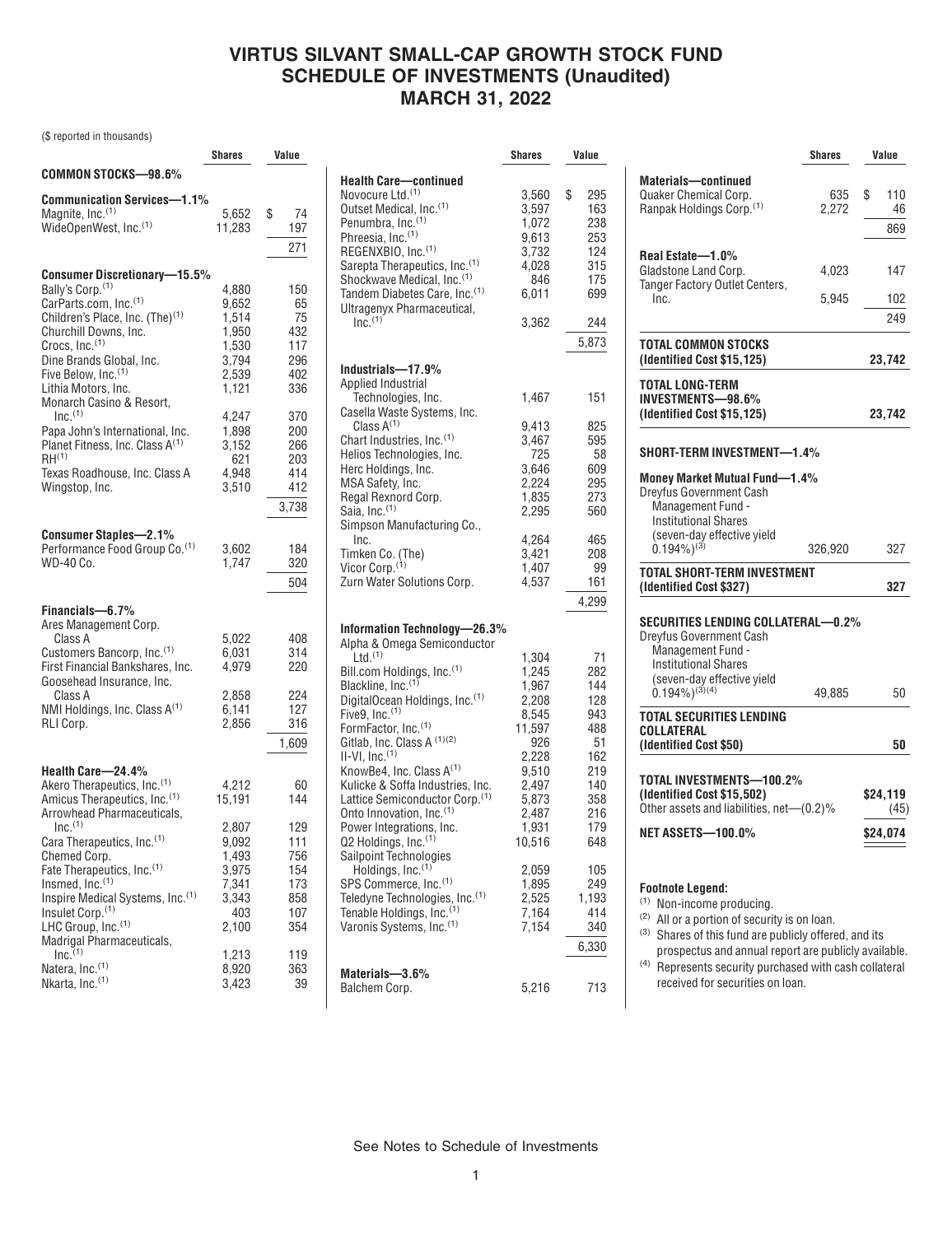# **VIRTUS SILVANT SMALL-CAP GROWTH STOCK FUND SCHEDULE OF INVESTMENTS (Unaudited) (Continued) MARCH 31, 2022**

#### (\$ reported in thousands)

The following table summarizes the market value of the Fund's investments as of March 31, 2022, based on the inputs used to value them (See Security Valuation Note 1 in the Notes to Schedule of Investments):

|                               | Total<br>Value at<br>March 31, 2022 | Level 1<br><b>Quoted Prices</b> |
|-------------------------------|-------------------------------------|---------------------------------|
| Assets:                       |                                     |                                 |
| <b>Equity Securities:</b>     |                                     |                                 |
| <b>Common Stocks</b>          | \$23.742                            | \$23,742                        |
| Securities Lending Collateral | 50                                  | 50                              |
| Money Market Mutual Fund      | 327                                 | 327                             |
| Total Investments             | \$24,119                            | $\frac{$24,119}{2}$             |
|                               | $\sim$ $\sim$                       |                                 |

There were no securities valued using significant observable inputs (Level 2) or significant unobservable inputs (Level 3) at March 31, 2022.

There were no transfers into or out of Level 3 related to securities held at March 31, 2022.

See Notes to Schedule of Investments